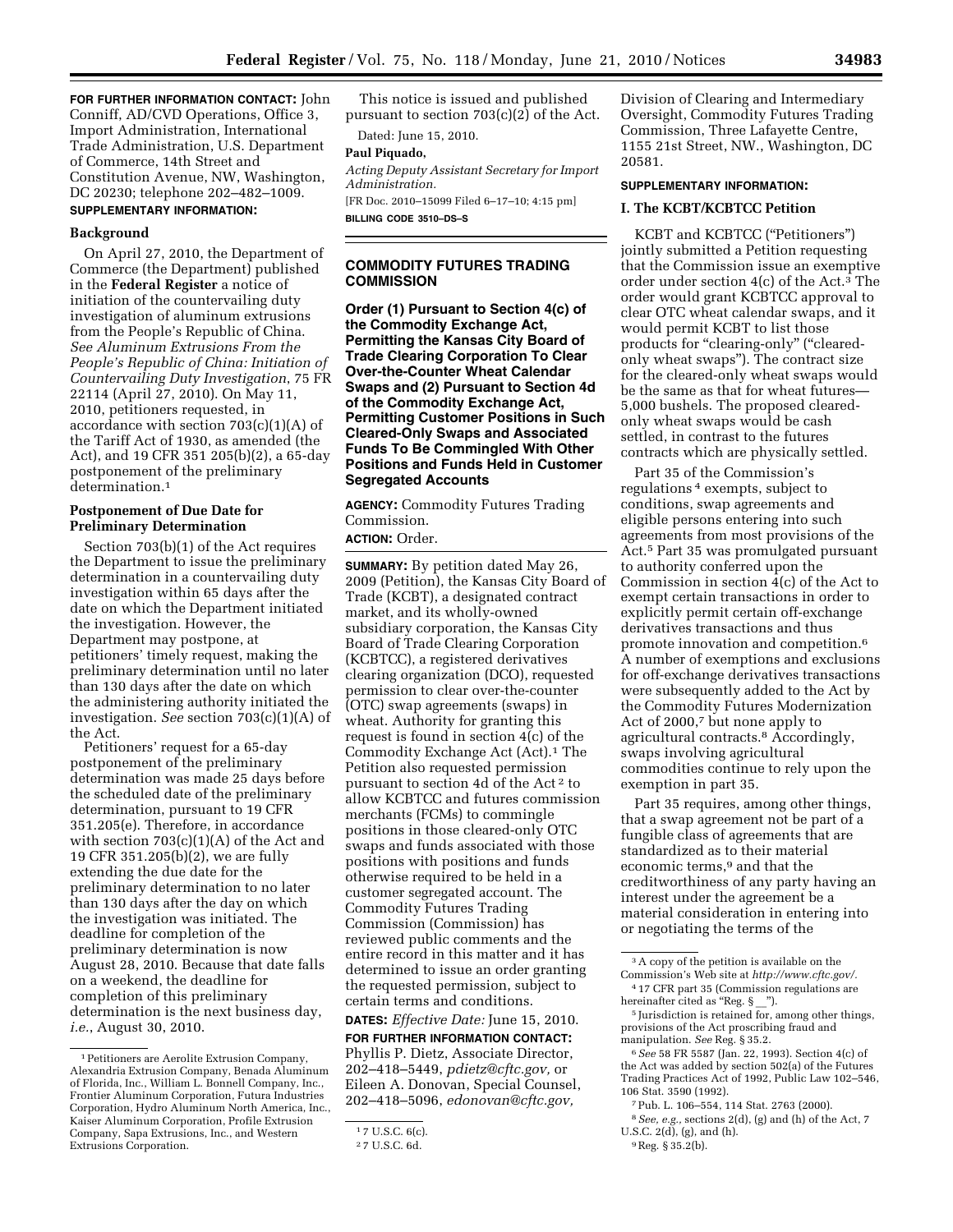agreement.10 Under the arrangement proposed by Petitioners, a cleared-only wheat swap could be offset by another cleared-only wheat swap with equivalent terms. In addition, due to the introduction of a clearing guarantee, the creditworthiness of the counterparty would no longer be a consideration. Accordingly, the OTC swaps KCBTCC would clear would not satisfy all of the conditions of part 35.11

Part 35 permits "any person [to] apply to the Commission for exemption from any of the provisions of the Act \* \* \* for other arrangements or facilities."  $^{\rm 12}$ Petitioners have requested that the Commission issue an order under section 4(c) of the Act that would exempt cleared-only wheat swaps to the same extent as contracts that are exempt pursuant to part 35 of the Commission's regulations.

In addition, Petitioners also requested an order under section 4d of the Act so that KCBTCC and FCMs could hold customer positions in the cleared-only wheat swaps and associated funds in the customer segregated account along with positions in exchange-traded futures and customer funds, resulting in improved collateral management and other benefits.

### **II. Sections 4(c) and 4d of the Act**

*A. Permitting the OTC Swaps To Be Cleared* 

In enacting section 4(c) of the Act, Congress noted that the goal of the provision "is to give the Commission a means of providing certainty and stability to existing and emerging markets so that financial innovation and market development can proceed in an effective and competitive manner.'' 13 Section 4(c)(1) of the Act empowers the Commission to ''promote responsible economic or financial innovation and fair competition'' by exempting any transaction or class of transactions from any of the provisions of the Act (subject to exceptions not relevant here) where the Commission determines that the exemption would be consistent with the public interest.14 The Commission may

grant such an exemption by rule, regulation, or order, after notice and opportunity for hearing, and may do so on application of any person or on its own initiative.

Section 4(c)(2) of the Act provides that the Commission may grant exemptions from section 4(a) of the Act only when the Commission determines that the requirements for which an exemption is being provided should not be applied to the agreements, contracts, or transactions at issue, and the exemption is consistent with the public interest and the purposes of the Act; that the agreements, contracts, or transactions will be entered into solely between appropriate persons; and that the exemption will not have a material adverse effect on the ability of the Commission or any contract market or derivatives transaction execution facility to discharge its regulatory or self-regulatory responsibilities under the Act.15

The Commission requested comment on whether it should grant an exemption from the requirements of the Act, thereby permitting cleared-only wheat swaps to be cleared through KCBTCC. It also requested comment on whether such an exemption would affect its ability to discharge its regulatory responsibilities under the Act

 $15$  Section  $4(c)(2)$  of the Act, 7 U.S.C.  $6(c)(2)$ , provides in full as follows:

The Commission shall not grant any exemption under paragraph (1) from any of the requirements of subsection (a) of this section unless the Commission determines that—

(A) the requirement should not be applied to the agreement, contract, or transaction for which the exemption is sought and that the exemption would be consistent with the public interest and the purposes of this Act; and

(B) the agreement, contract, or transaction— (i) will be entered into solely between appropriate persons; and

(ii) will not have a material adverse effect on the ability of the Commission or any contract market or derivatives transaction execution facility to discharge its regulatory or self-regulatory duties under this Act.

or the self-regulatory duties of any contract market.

### *B. Permitting Funds To Be Commingled*

Section 4d(a)(2) of the Act prohibits commingling positions executed on a contract market and customer funds associated with such positions together with any funds not required to be so segregated.16 Section 4d(a)(2) provides that the Commission may grant exceptions to this prohibition by order.

In this case, the cleared-only wheat swaps are not executed on a contract market and, thus, holding positions in those contracts and associated funds in an account together with positions and customer funds required to be segregated would, absent a Commission order, violate Section 4d. Having analyzed the risks and benefits associated with commingling such positions and funds in a customer segregated account, the Commission has determined that the benefits of the proposal outweigh the risks and that the proposal, along with conditions set forth by the Commission in its order, will provide sufficient safeguards to address the risks adequately.

### **III. Comment Letters**

The Commission published a request for comments regarding the 4(c) exemption in the **Federal Register** on November 13, 2009.17 At the same time, it posted the Petition on the Commission's Web site, providing the opportunity for the public to comment on any aspect of the Petition, including the request for an order under section 4d of the Act.

The Commission received three comment letters.18 All three letters expressly supported the issuance of an exemptive order to permit clearing of the OTC wheat calendar swaps, citing such benefits as increased transparency and liquidity in the OTC markets and enhanced risk management for market participants. Of those letters, two specifically commented on the 4d order request. Both of those letters supported the issuance of an order to permit the commingling of positions in clearedonly wheat swaps and associated funds

<sup>10</sup>Reg. § 35.2(c).

<sup>&</sup>lt;sup>11</sup> The contracts that KCBT proposes to list for clearing only would, however, meet the requirements of Reg. §§ 35.2(a) and (d) in that they would be entered into solely between eligible swap participants and executed OTC, respectively.

<sup>12</sup>Reg. § 35.2(d).

<sup>13</sup>House Conf. Report No. 102–978, 1992 U.S.C.C.A.N. 3179, 3213.

<sup>14</sup>Section 4(c)(1) of the Act, 7 U.S.C. 6(c)(1), provides in full as follows:

In order to promote responsible economic or financial innovation and fair competition, the Commission by rule, regulation, or order, after notice and opportunity for hearing, may (on its own initiative or on application of any person, including

any board of trade designated or registered as a contract market or derivatives transaction execution facility for transactions for future delivery in any commodity under section 7 of this title) exempt any agreement, contract, or transaction (or class thereof) that is otherwise subject to subsection (a) of this section (including any person or class of persons offering, entering into, rendering advice or rendering other services with respect to, the agreement, contract, or transaction), either unconditionally or on stated terms or conditions or for stated periods and either retroactively or prospectively, or both, from any of the requirements of subsection (a) of this section, or from any other provision of this chapter (except subparagraphs  $(c)(ii)$  and  $(D)$  of section  $2(a)(1)$  of this title, except that the Commission and the Securities and Exchange Commission may by rule, regulation, or order jointly exclude any agreement, contract, or transaction from section 2(a)(1)(D) of this title), if the Commission determines that the exemption would be consistent with the public interest.

<sup>&</sup>lt;sup>16</sup> Under Reg. § 1.3(gg), the term "customer funds" is defined to include all money, securities, and property received by an FCM or by a DCO from, for, or on behalf of, customers or option customers to margin, guarantee or secure exchange-traded futures contracts or options on futures, and all money accruing to such customers as the result of such contracts. The term ''funds'' is similarly used herein to refer to cash as well as securities and other property associated with futures contracts or cleared-only contracts.

<sup>17</sup>*See* 74 FR 58608 (Nov. 13, 2009).

<sup>18</sup>Letters were submitted by Louis Dreyfus Commodities, International Assets Holding Company, and the Futures Industry Association.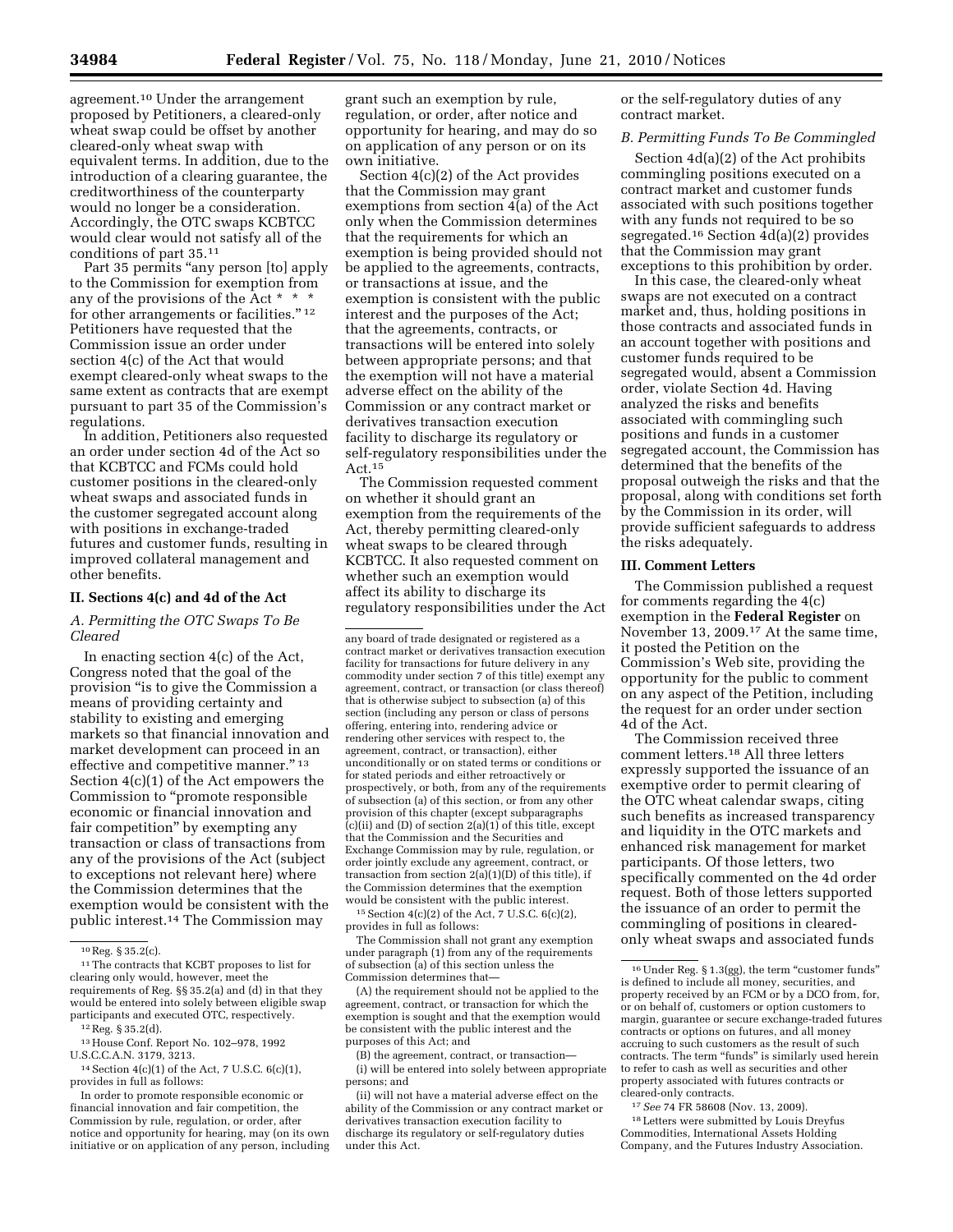with positions and customer funds otherwise required to be held in a customer segregated account.

### **IV. Findings and Conclusions**

After considering the complete record in this matter, including the comments received, the Commission finds that the requirements of section 4(c) of the Act have been met with respect to the request for an order permitting the clearing of OTC wheat calendar swaps.

First, permitting the clearing of these transactions, subject to the terms and conditions of the order, is consistent with the public interest and with the purposes of the Act. The purposes of the Act include ''promot[ing] responsible innovation and fair competition among boards of trade, other markets, and market participants."<sup>19</sup> The purpose of an exemption is ''to promote economic or financial innovation and fair competition.'' 20 Permitting the clearing of OTC wheat calendar swaps by KCBTCC would appear to foster both financial innovation and competition. It could benefit the marketplace by providing eligible swap participants the ability to bring together flexible negotiation with central counterparty guarantees and capital efficiencies. Clearing also may increase the liquidity of the OTC markets and thereby foster competition in those markets. Moreover, in furtherance of the public interest, the order requires that the cleared-only wheat swaps be executed pursuant to the requirements of part 35 of the Commission's regulations. Part 35, among other things, provides for the Commission's continuing authority to enforce provisions of the Act and Regulations that prohibit fraud and manipulation.

Second, the cleared-only wheat swaps would be entered into solely between appropriate persons. Those would be limited to persons qualifying as eligible swap participants under part 35 of the Commission's regulations.21

Third, the exemption would not have a material adverse effect on the ability of the Commission or any designated contract market to carry out its regulatory or self-regulatory responsibilities under the Act. Clearing of OTC wheat swaps will actually enhance the Commission's ability to carry out its regulatory responsibilities by, for example, facilitating the collection of large trader reports for cleared-only wheat swaps. KCBTCC will use the same systems, procedures,

personnel, and processes to clear the cleared-only wheat swaps as it currently employs with respect to all of the other transactions it clears for KCBT.

The Commission has concluded that permitting the clearing of OTC wheat swaps, subject to the terms and conditions of the order, furthers the goals of market transparency and liquidity, and financial risk management. It also enhances the Commission's ability to obtain market information and conduct oversight once OTC transactions are cleared by a registered DCO.

With respect to the Petitioners' request for an order pursuant to section 4d permitting KCBTCC and FCMs, including non-clearing and non-member FCMs, to commingle cleared-only contract positions and associated funds with positions and customer funds required to be held in a customer segregated account, the Commission recognizes that there is additional risk to customer funds as a result of the possibility of default involving commingled cleared-only positions. The Commission has considered whether such additional risk to customers can be adequately addressed and mitigated by KCBTCC and participating FCMs.

Each carrying FCM should have adequate means to address a default by a customer holding cleared-only contracts. In the event of a customer default on a position in the cleared-only wheat swaps, the FCM could offset its risk by liquidating the customer position through a broker or dealer in the OTC swap market or by taking an economically equivalent position in the KCBT wheat futures contract.

The order requires that KCBTCC review the FCMs' risk management capabilities to verify that all FCMs carrying the cleared-only wheat swaps maintain sufficient operational capability to manage a default in a cleared-only contract. In the event of an FCM default, KCBTCC would have available the same means for managing the default as the FCM would have in the first instance.

The order further requires that all FCMs subject to the order, regardless of whether an FCM is a member of KCBT or KCBTCC, to execute a participation agreement that provides, among other things, that the FCM agrees to be bound by all KCBT rules pertaining to the cleared-only wheat swaps and to cooperate with, promptly respond to any inquiries or requests for information from, and make available its books and records for inspection to KCBT.

The order also requires that KCBT: (1) Maintain a coordinated market surveillance program that encompasses

the cleared-only wheat swaps and the corresponding wheat futures contracts, and (2) adopt speculative position limits for the cleared-only wheat swaps that are the same as the limits applicable to the corresponding wheat futures contracts. These measures should mitigate market risk.

Accordingly, the Commission has determined that KCBTCC will be able to employ reasonable safeguards to protect customer funds, and that it will be able to measure, monitor, manage, and account for risks associated with transactions and open interest in the cleared-only wheat swaps in the same manner as it does for other contracts it clears. The Commission believes that KCBTCC has sufficiently demonstrated that it will continue to comply with the DCO core principles set forth in section 5b of the Act in connection with holding customer positions in clearedonly wheat swaps and associated funds with positions and customer funds required to be held in a customer segregated account pursuant to section 4d of the Act.

### **V. Related Matters**

#### *A. Paperwork Reduction Act*

The Paperwork Reduction Act of 1995 (PRA) 22 imposes certain requirements on Federal agencies (including the Commission) in connection with their conducting or sponsoring any collection of information as defined by the PRA. The Commission's order will not require a new collection of information from any entities that would be subject to the order.

### *B. Cost-Benefit Analysis*

Section 15(a) of the Act<sup>23</sup> requires the Commission to consider the costs and benefits of its action before issuing an order under the Act. By its terms, section 15(a) does not require the Commission to quantify the costs and benefits of an order or to determine whether the benefits of the order outweigh its costs. Rather, section 15(a) simply requires the Commission to ''consider the costs and benefits'' of its action.

Section 15(a) of the Act further specifies that costs and benefits shall be evaluated in light of five broad areas of market and public concern: Protection of market participants and the public; efficiency, competitiveness, and financial integrity of futures markets; price discovery; sound risk management practices; and other public interest considerations. Accordingly, the Commission could in its discretion give

<sup>19</sup>Section 3(b) of the Act, 7 U.S.C. 5(b).

<sup>20</sup>Section 4(c)(1) of the Act, 7 U.S.C. 6(c)(1). <sup>21</sup> See Reg. § 35.1(b)(2) (defining the term "eligible swap participant'').

<sup>22</sup> 44 U.S.C. 3507(d).

<sup>23</sup> 7 U.S.C. 19(a).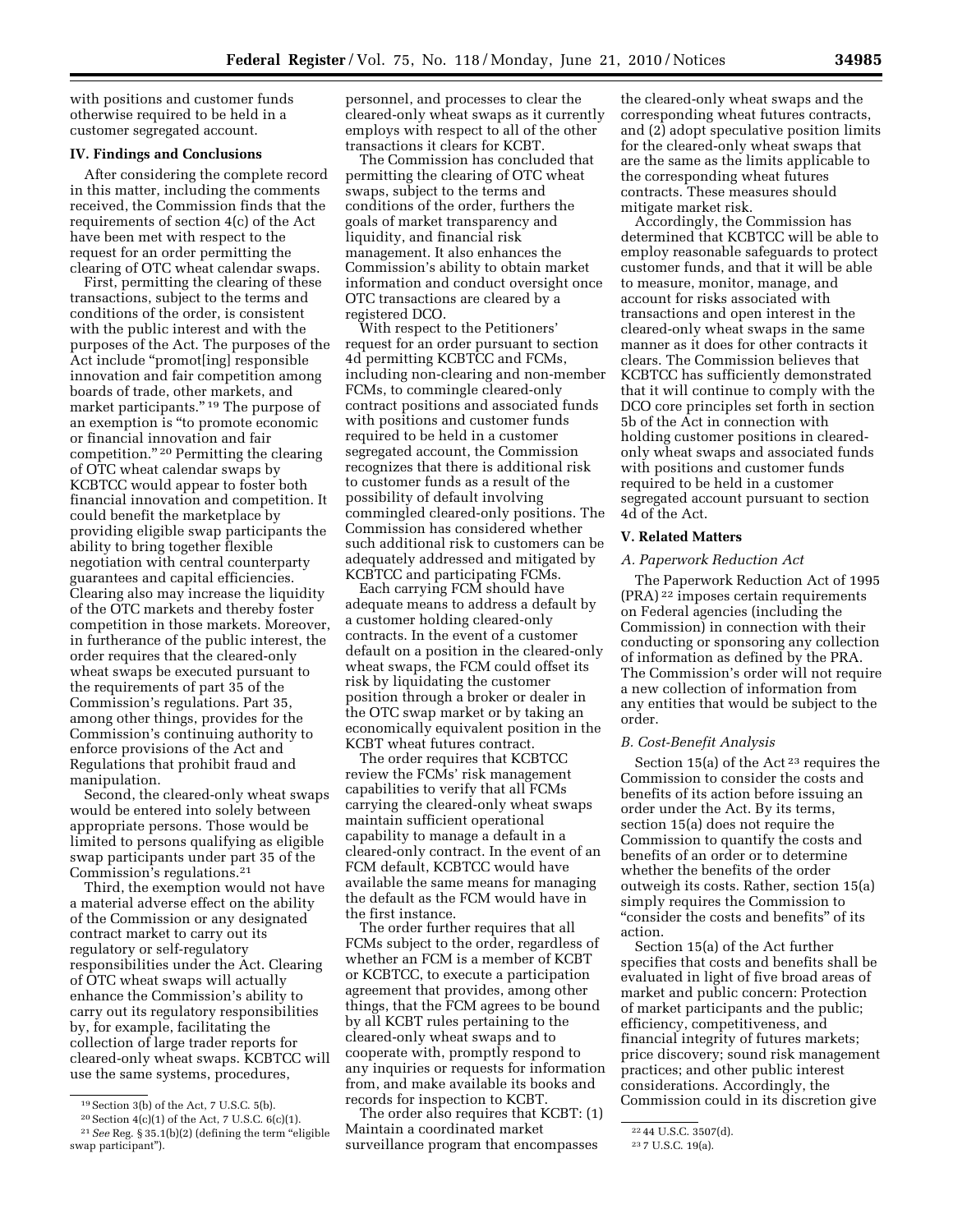greater weight to any one of the five enumerated areas and could in its discretion determine that, notwithstanding its costs, a particular order was necessary or appropriate to protect the public interest or to effectuate any of the provisions or to accomplish any of the purposes of the Act.

The Commission has considered the costs and benefits of this order in light of the specific provisions of section 15(a) of the Act, as follows:

1. *Protection of market participants and the public.* The cleared-only wheat swaps will be entered into only by persons who are ''appropriate persons'' as set forth in section 4(c) of the Act. Only eligible swap participants will enter into the wheat calendar swaps that will be cleared pursuant to the Commission's order. Allowing the commingling of positions in clearedonly contracts and associated funds with positions and customer funds required to be segregated under section 4d of the Act will benefit market participants by facilitating clearing and the reduction of credit risk for contracts that meet market participants' specific risk management requirements. Customers holding positions in clearedonly wheat swaps also will benefit from having those positions and associated funds held in a customer segregated account in the event of the insolvency of an FCM. Futures customers will be protected from risks associated with the commingling of funds by a number of existing risk management and other safeguards, including KCBTCC's financial surveillance and oversight of clearing members and non-clearing member and non-member FCMs pursuant to the participation agreement, and its financial resources package, as supplemented by conditions imposed by the order. Bringing OTC contracts into a regulated clearing venue also protects market participants by eliminating bilateral counterparty risk through the clearing process.

2. *Efficiency and competition.*  Allowing the OTC wheat calendar swaps to be cleared appears likely to promote liquidity and transparency in the markets for OTC derivatives as well as futures on those commodities. The commingling of positions in clearedonly contracts and associated funds with positions and customer funds required to be held in a customer segregated account should result in improved, more efficient, collateral management and lower administrative costs given that risk-reducing positions will be held together in the same account rendering a more precise estimation of the risk posed by the

account. The availability of cleared-only wheat swaps also provides another risk management tool that can compete with other OTC products.

3. *Financial integrity of futures markets and price discovery.* Price discovery is likely to be enhanced by bringing greater transparency to the OTC market for wheat. The section 4(c) exemption also may promote financial integrity by providing the benefits of clearing to the OTC wheat market. As discussed above, the Commission believes that the risks associated with the commingling of funds in the customer segregated account can be appropriately mitigated.

4. *Sound risk management practices.*  Clearing of the cleared-only wheat swaps is likely to improve risk management by the participant counterparties. KCBTCC's risk management practices in clearing these transactions are subject to the Commission's supervision and oversight, and the requirements of the participation agreement expressly supplement the FCMs' responsibilities to adequately manage risk.

5. *Other public interest considerations.* The action taken by the Commission under sections 4(c) and 4d of the Act is likely to encourage market competition in agricultural derivatives products. It will also further the Commission's overall goals in supporting greater market transparency, credit risk management, and regulatory oversight by encouraging the clearing of OTC products.

The Commission requested comment on its application of these factors in the proposing release. No comments were received.

#### **VI. Order**

After considering the above factors and the comment letters received in response to its request for comments, the Commission has determined to issue the following:

#### *Order*

(1) The Commission, pursuant to its authority under section 4(c) of the Commodity Exchange Act (''Act'') and subject to the conditions below, hereby permits eligible swap participants to submit for clearing, and FCMs and KCBTCC to clear, OTC wheat calendar swaps (eligible products).

(2) The Commission, pursuant to its authority under section 4d of the Act and subject to the conditions below, hereby permits:

(a) KCBTCC;

(b) registered FCMs that are clearing members of KCBT;

(c) registered FCMs that are nonclearing members of KCBT; and

(d) registered FCMs that are nonmembers of KCBT,

acting on behalf of customers pursuant to this order, to hold money, securities, and other property, used to margin, guarantee, or secure cleared-only transactions in eligible products (cleared-only contracts), and belonging to customers that are eligible swap participants, with other customer funds used to margin, guarantee, or secure trades or positions in commodity futures or commodity option contracts executed on or subject to the rules of a contract market designated pursuant to section 5 of the Act, in a customer segregated account or accounts maintained in accordance with section 4d of the Act (including any orders issued pursuant to section 4d(a)(2) of the Act) and the Commission's regulations thereunder, and all such customer funds shall be accounted for and treated and dealt with as belonging to the customers of the registered FCM, consistent with section 4d of the Act and the regulations thereunder.

(3) This order is subject to the following conditions:

(a) The contracts, agreements, or transactions subject to this order shall be executed pursuant to the requirements of part 35 of the Commission's regulations, as modified herein, and shall be limited to the eligible products identified in this order.

(b) All eligible products that are submitted for clearing shall be submitted pursuant to KCBT and KCBTCC rules.

(c) Each registered FCM subject to this order shall take appropriate measures to:

(i) Ensure that any customer submitting eligible products for clearing qualifies as an eligible swap participant; and

(ii) identify, measure, and monitor financial risk associated with carrying the cleared-only contracts in the customer segregated account and implement risk management procedures to address those financial risks.

(d) KCBT shall require each registered FCM subject to this order, regardless of whether such FCM is a member of KCBT or KCBTCC, to execute an agreement that provides, among other things, that the FCM agrees to be bound by all KCBT rules pertaining to the cleared-only contracts and to cooperate with, promptly respond to any inquiries or requests for information from, and make available its books and records for inspection to KCBT.